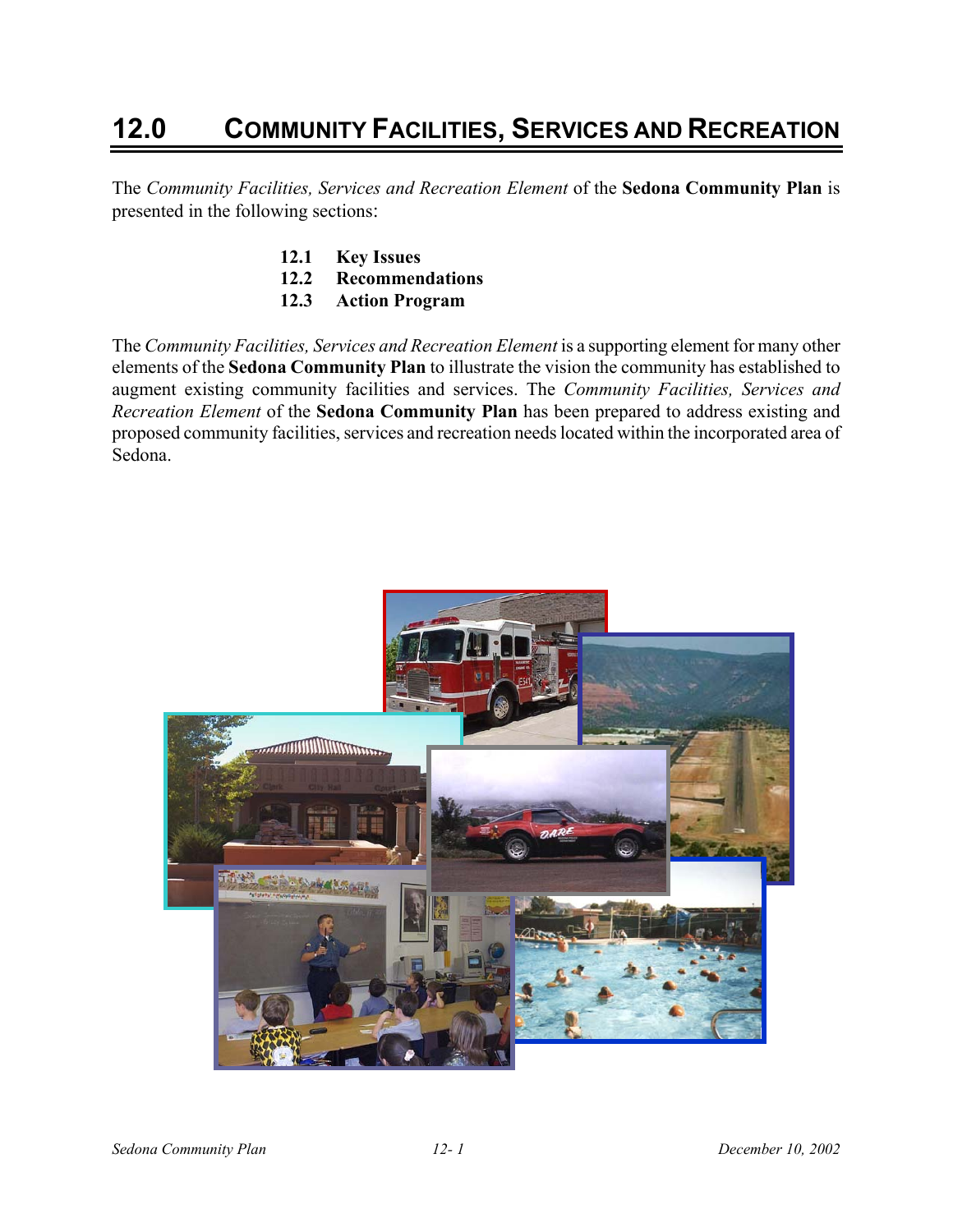## **12.1 KEY ISSUES**

In 1990, several issues and problems were identified at community workshops and neighborhood meetings, and an analysis of existing conditions was prepared at the time, in conjunction with the preparation of the **Sedona Community Plan**. Many of the original issues and problems have been addressed, however, some remain outstanding or are now better understood with the issues better articulated. The City's actions and accomplishments regarding past issues are discussed in the *Community Plan Supplement*.

In 1997, the City Council appointed Advisory Committee on Growth Issues identified key problem areas in conjunction with community input that are relevant to community facility needs. A full description of existing community facilities, services and schools is found in the Community Plan supplement and is generally covered in Chapter 2 (*Existing Conditions*) of the Community Plan.

The community is dependent upon private utilities, including water, to keep up with growth and to ensure adequate storage and delivery systems. The City of Sedona has upgraded its wastewater treatment facilities to ensure that adequate capacity and disposal will be provided. The City of Sedona is in the process of connecting many of its residents who have been on septic systems to a sanitary sewer system that is connected to the Sedona Wastewater Treatment Plant. In 2000, a new Wastewater Master Plan was completed to lay out an orderly progression for sewer line installation in existing subdivisions. All new development is required to connect to the City's system.

#### **An in-depth discussion regarding water supply issues is found in the** *Water Resource Element***. More detail regarding wastewater issues is covered in the** *Environment Planning Element.*

The goal of the Information/Communication Infrastructure Foundation" described in the Sedona Focused Future Plan (see *Community Plan Supplement* and *Economic Development Element*) is "to improve the information and communication infrastructure within the Sedona area which is crucial for residents and businesses". It is important that this infrastructure keep pace with the increasing demands in the Sedona area.

The Sedona Airport Master Plan (1999) provides forecasted flight operations through the year 2017.

| I AVIV 44<br><b>Aircraft Flight Operations (Forecast)</b> |        |        |        |        |        |
|-----------------------------------------------------------|--------|--------|--------|--------|--------|
| <b>Type</b>                                               | 1992   | 1997   | 2002   | 2007   | 2017   |
| Local                                                     | 17,444 | 27,401 | 31,654 | 34,047 | 41,494 |
| Itinerant                                                 | 8,592  | 13,496 | 15,590 | 16,769 | 20,438 |
|                                                           | 26,036 | 40,897 | 47,244 | 50,816 | 61,932 |

 $Table 24$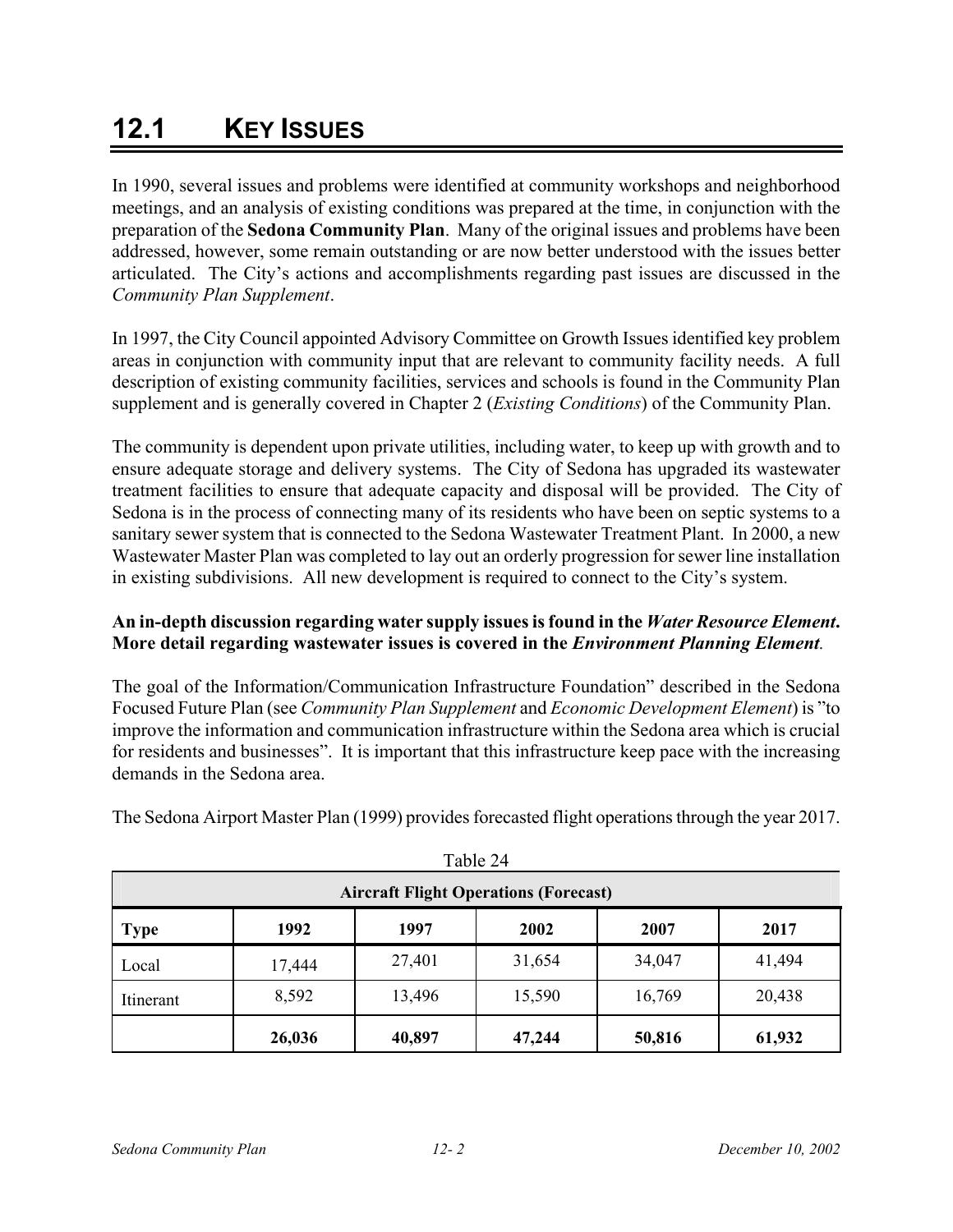If these forecasts were to hold, the increase in traffic from 1997 to 2017 would be 51 percent. The Sedona Airport Administration estimates the total number of annual operations was approximately 50,000 in 2001.

Existing aviation noise levels are diminished by the 400-500 foot elevation of Table Top Mountain above the City, and the limited length of the runway.

Even though the environmental characteristics (i.e., elevation, location, geography) of the airport assist in the reduction of noise, and the runway length limits the type and size of aircraft usage, aircraft operations over the City and surrounding area have generated complaints from residents regarding aircraft noise. Through the evaluation of strategies to reduce these noise impacts it is important to recognize that although the Airport Administration may be liable for damage and/or injury caused by excessive noise, their policies are subject to the FAA's "proprietary exception" and may not:

- $\bullet$  Interfere with the Federal responsibility for flight safety and efficiency;
- Unjustly discriminate between classes of aircraft;
- Create an "exclusive right" to access the airport;
- Regulate in an arbitrary or unreasonable manner;
- Impose an undue burden on air commerce; or
- Regulate "routes, rates or services" of an air carrier.

The Sedona Citizen's Noise Abatement Committee and the City have endorsed the concept of an Air Traffic Control Tower to address safety and noise issues at the airport.

The Airport Administration and Yavapai County have submitted an application for a tower to the FAA. (see *Environmental Planning Element* for additional details)

In 1999, the Parks and Recreation Department conducted a community-wide survey regarding community recreation facility needs. The following are the top indoor and outdoor recreational needs identified as important to respondents as a result of the survey.

#### **Indoor Recreation Facility Needs**

Indoor Swimming Pool Exercise Fitness Equipment Arts/Crafts classroom Weight training/cardio vascular center Spa & Rehab/hydro-therapy pool Aerobic/dance Indoor running/walking track Teen Recreation room

#### **Outdoor Recreation Facility Needs**

Walking paths/hiking trails Bike paths for transportation Picnic Areas Beautification areas for sitting Outdoor Pool Skateboard Park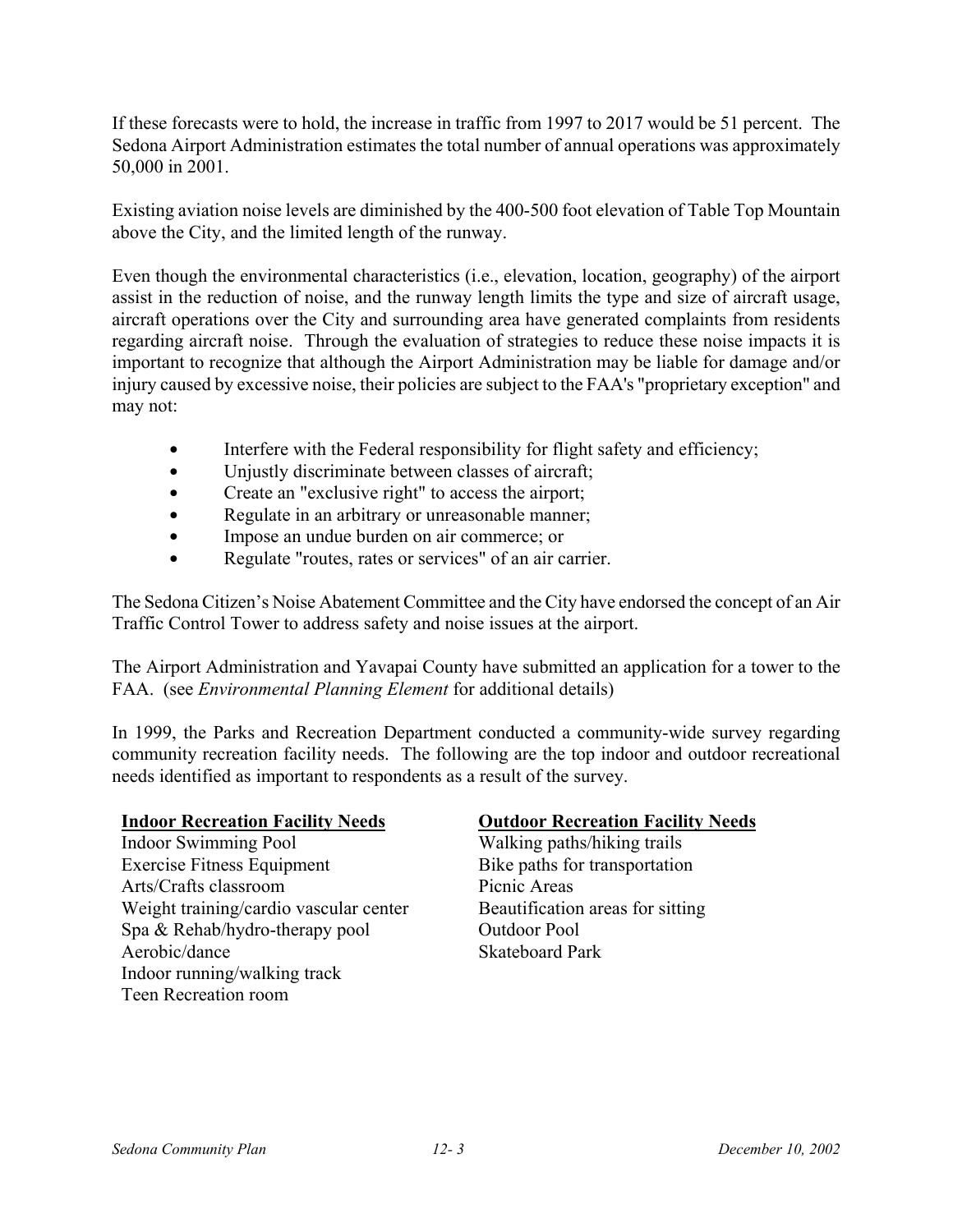With the growth experienced in the school district and a resulting increase in District programming, there has been a significant reduction of times available for community recreational programs to be hosted at school district facilities. Use of these facilities for adult and youth community recreation programs have been limited or canceled over the past five years due to the increasing lack of access to district owned facilities for programs other than those sponsored by the school district. Currently, there is a need for additional indoor facilities, such as gymnasiums, multi-purpose rooms, community centers, year-round aquatic facilities, etc.

NOTE: Parks, Trails and Urban Pathways needs and recommendations are covered in the *Open Space Element* of the **Sedona Community Plan**.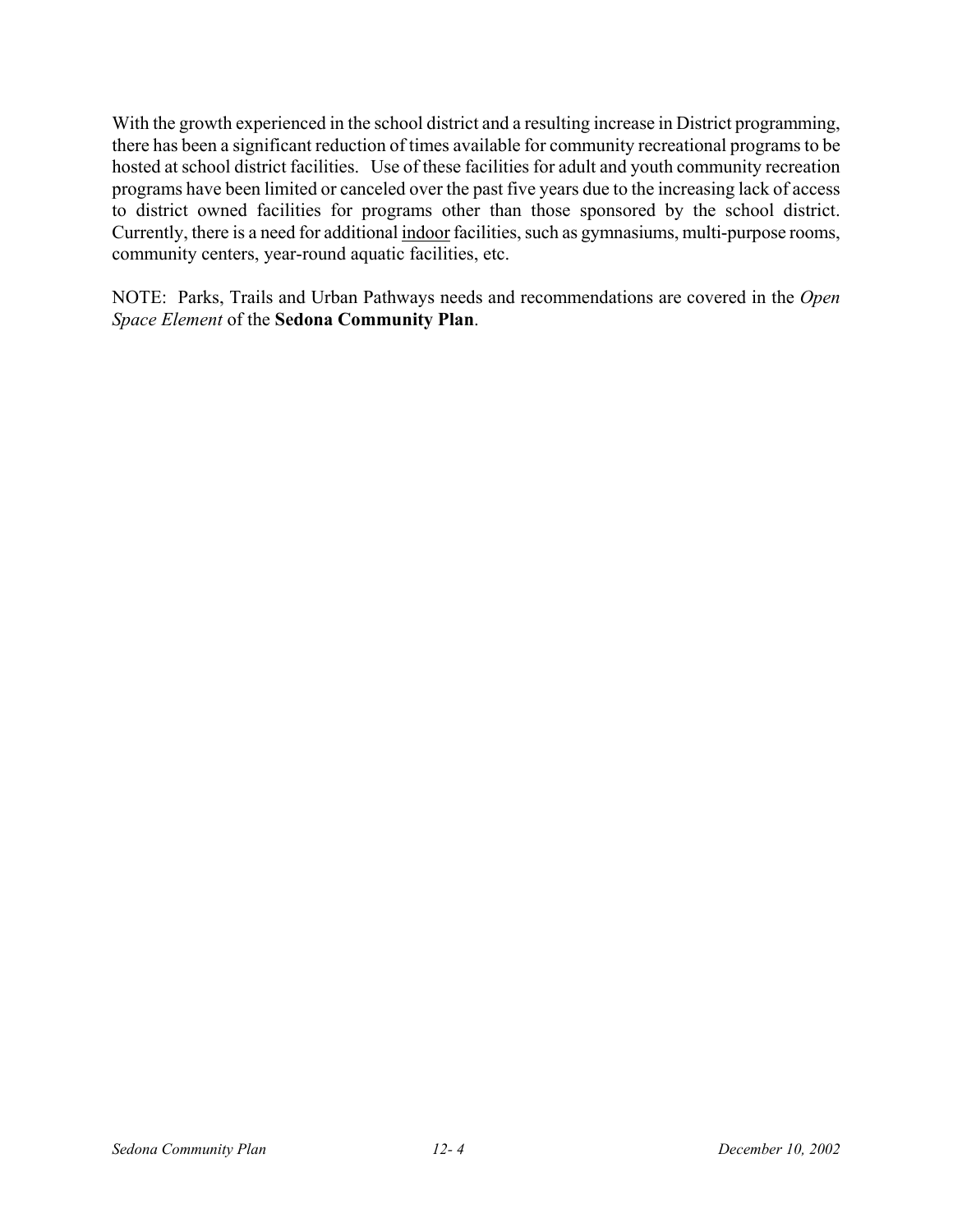## **12.2 RECOMMENDATIONS**

## **12.2.1 Vision, Goals, Objectives/Policies**

The Vision Statement, Goals, Objectives developed for the *Community Facilities, Services and Recreation Element* of the **Sedona Community Plan** by the community are presented below.

### **COMMUNITY FACILITIES, SERVICES AND RECREATION VISION**

*Achieve a creative, orderly, efficient, community facilities, services and recreational framework that meets the needs of all age groups. Through enhanced community awareness and a spirit of volunteerism, community facilities can be sensitively and successfully integrated into the natural environment with necessary services implemented at the lowest possible cost to the general public.* 

### **GOAL 1.0 Provide community facilities and services which serve the needs of residents and visitors while respecting the environment.**

#### *Objectives/Policies*

- 1.1 Designate areas where community facilities and services exist, or can be reasonably provided.
- 1.2 Provide cost–effective community facilities, services and recreation that meet the needs of the City, including but not be limited to parks and recreation, police and fire protection, wastewater system, drainage system, storm-water management system, power, communications, and solid waste and recycling system.

#### **GOAL 2.0 Ensure a high level of public health and safety.**

#### *Objectives/Policies*

- 2.1 Maintain a high level of public safety in Sedona that is commensurate with population growth and tourist visitation, in a cost effective manner.
- 2.2 Work with the appropriate agencies to maintain a high level of fire and police protection and health care services commensurate with growth in resident and visitor population in a cost effective manner.
- 2.3 Implement Land Development Code provisions that allow for a comprehensive signage program to provide direction and public information for residents and tourists.
- 2.4 Support residential re-development out of floodway areas.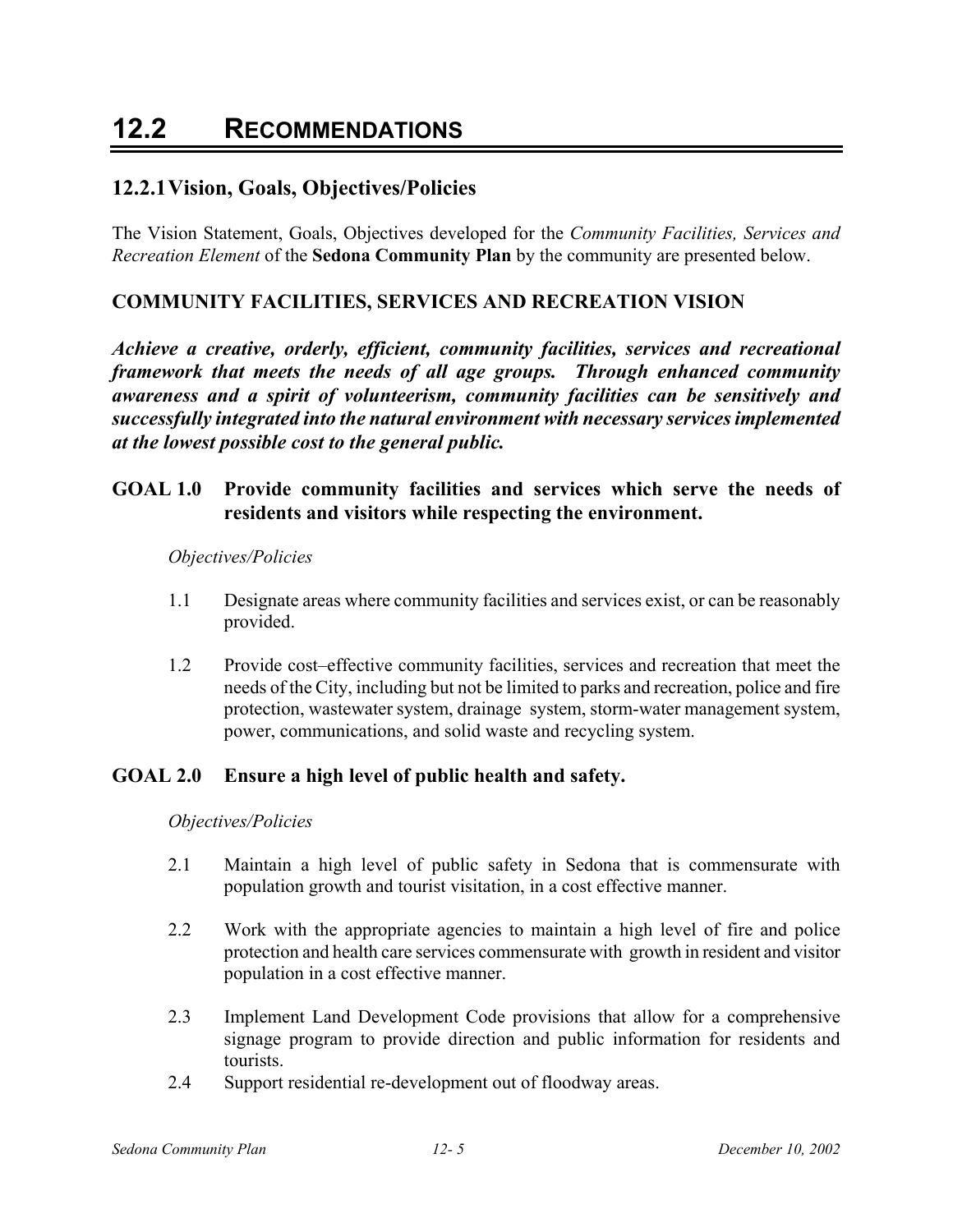## **GOAL 3.0 Provide for effective, safe, efficient, and economical wastewater disposal and water supply and distribution systems.**

#### *Objectives/Policies*

- 3.1 Continue to construct a wastewater treatment system and maximize the potential for reuse of effluent and acquifer recharge.
- 3.2 Encourage local water companies to identify and correct systematic and operational deficiencies and ensure maintenance of a comprehensive water distribution system that provides a high quality, safe and plentiful supply of potable water for all residents and businesses of Sedona, as well as for fire protection services.
- 3.3 Retro-fit water systems for fire protection through formation of special improvement districts and private/public partnerships.
- **GOAL 4.0 Develop indoor and outdoor parks and recreation facilities to be conveniently located and designed so as to be adaptable to changes in the population, are accessible to all, regardless of race, physical ability and economic status, and provide beauty and functional efficiency to complement both City's natural environment and the needs of its school districts and citizens.**

#### *Objectives/Policies*

- 4.1 Plan, prioritize, design and construct parks and recreation facilities in relation to citizen activity interests, appropriate educational facilities, population growth and composition and user demand.
- **GOAL 5.0 Serve all citizens throughout the year with a variety of recreation program opportunities in which to enrich their lives through the use of areas and facilities, leadership resources, and special guidance or assistance services for individuals and groups.**

#### *Objectives/Policies*

- 5.1 Assist citizens in identifying desirable recreation activities.
- 5.2 Develop indoor and outdoor facilities and program activities that help citizens develop skills in leisure time living that help raise their level of health, fitness and happiness.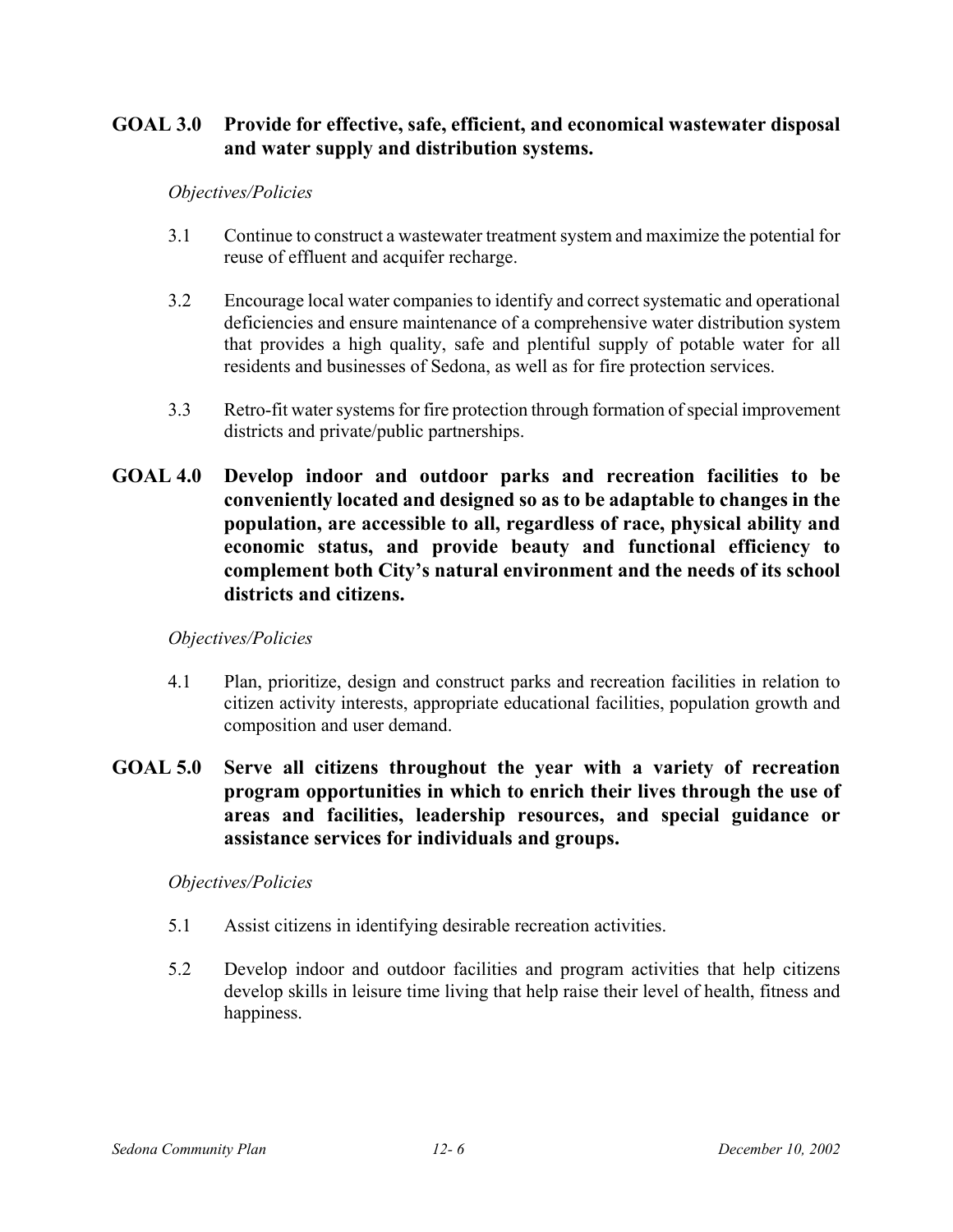- 5.3 Plan for and conduct community-wide events that serve Sedona's citizens and visitors alike.
- 5.4 Aid in developing Community stability by providing an environment that is conducive to wholesome living and Community life.
- 5.5 The Parks and Recreation Commission should assist in identifying quality of life issues and become an advocate for enhancing the community's recreational opportunities.

## **GOAL 6.0 Seek sufficient resources to support the improvement, maintenance, and operation of recreation facilities and the planning, acquisition and development of these facilities.**

#### *Objectives/Policies*

- 6.1 Monitor the availability of state and federal funding and apply for grants, as appropriate, to supplement the financing of acquisition and recreational facility development.
- 6.2 Work with the Sedona City Council to insure local public funding support for recreational facility development.

## **GOAL 7.0 Implement alternative funding mechanisms to pay for needed capital improvements.**

#### *Objectives/Policies*

- 7.1 Form special improvement districts to provide for improvements such as utility undergrounding, uptown parking, storm drainage and water system upgrades in specific areas.
- 7.2 Evaluate public/private partnerships, private foundations and support on-going development agreements.
- 7.3 Explore alternative tax options.
- **GOAL 8.0 Encourage the development of recreational facilities, meaningful public service, and job opportunities for youth.**
- **GOAL 9.0 Encourage high standards in ethics and morality for all citizens, with a special emphasis on the City's youth.**
- **GOAL 10.0 Encourage a climate of acceptance for the free exercise of a wide diversity of religious and spiritual activities.**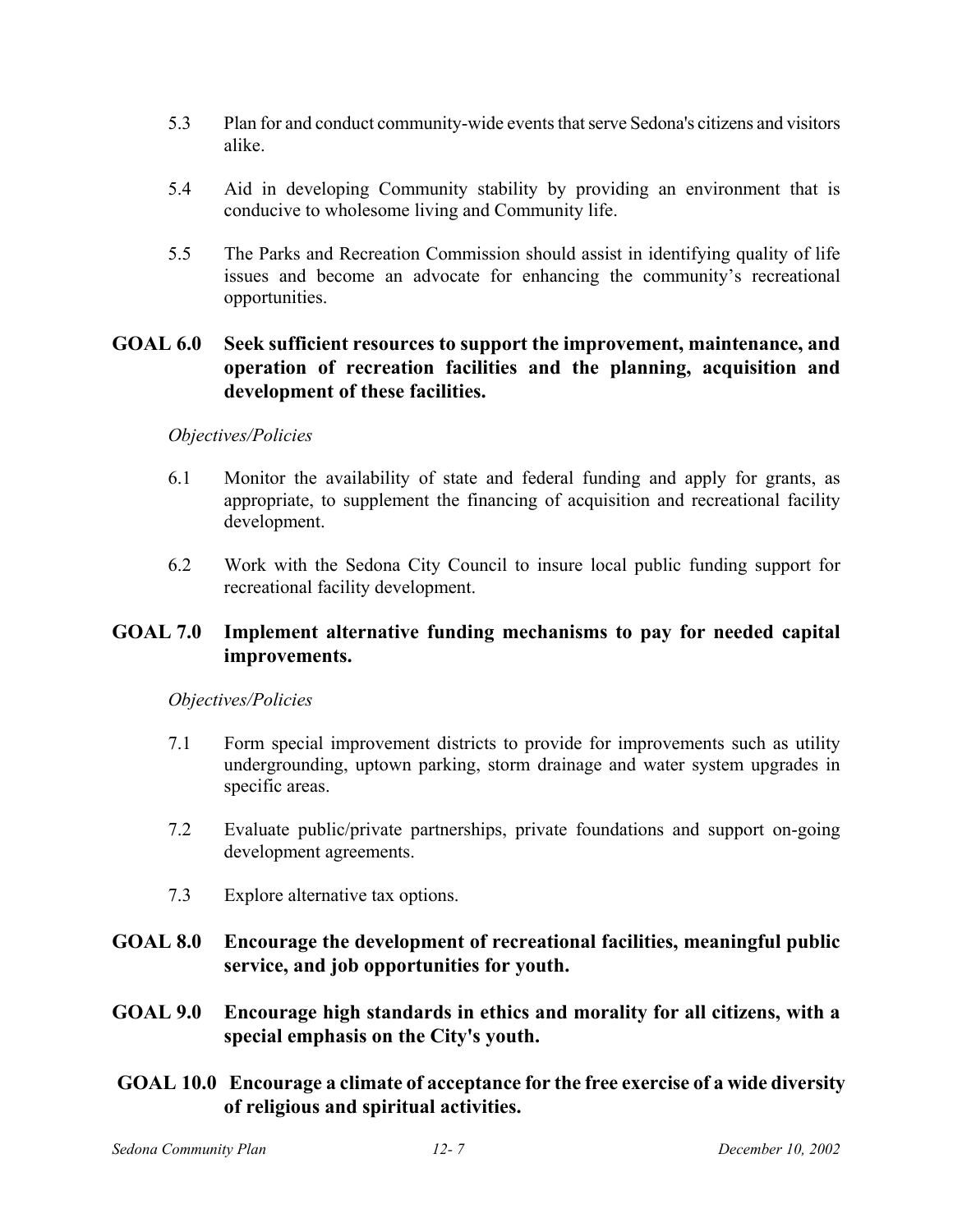**GOAL 11.0 Provide sufficient resources to evaluate operate and satisfactorily maintain City streets, storm drainage facilities, wastewater facilities, buildings, parks and other infrastructure that are intended for continued**   $\mathbf{u}$ se  $^{-1}$ 

#### *Objectives/Policies*<sup>1</sup>

- 11.1 Maintain a current inventory of City infrastructure.
- 11.2 Develop an inspection program with the aim of evaluating and rating the condition of City infrastructure. The evaluation criteria and ratings shall be appropriate for the type of infrastructure.
- 11.3 Develop a preventative maintenance program aimed at maintaining City infrastructure at or above designated ratings.
- 11.4 Develop criteria for determining facility replacement needs based upon cost to maintain, legal requirements and/or feasibility of maintenance.

## **12.2.2 Specific Recommendations**

## **Community Facilities and Services Principles**

- 1. Create a high level of public safety (i.e., fire and police protection) facilities and services to provide no more than five-minute emergency response times to any location within the City. A 4-minute response time is ideal, and a nationally accepted industry standard for public safety services.
- 2. Provide a high level of cost-effective municipal facilities located in or near a "Focused Activity Center" (*see Land Use Element*) to provide for a balanced mix of municipal and non-municipal uses.
- 3. Provide a high level of comprehensive health care and emergency medical facilities to serve the diverse needs of the community.
- 4. Determine the balance of aquifer recharge and extraction to ensure the continued supply of potable water.
- 5. Allow for the continued development of the City sewer system to ensure the future high quality of both surface and subsurface water.

 $\overline{a}$ <sup>1</sup> Amended by City Council on January 10, 2006, Resolution #2006-05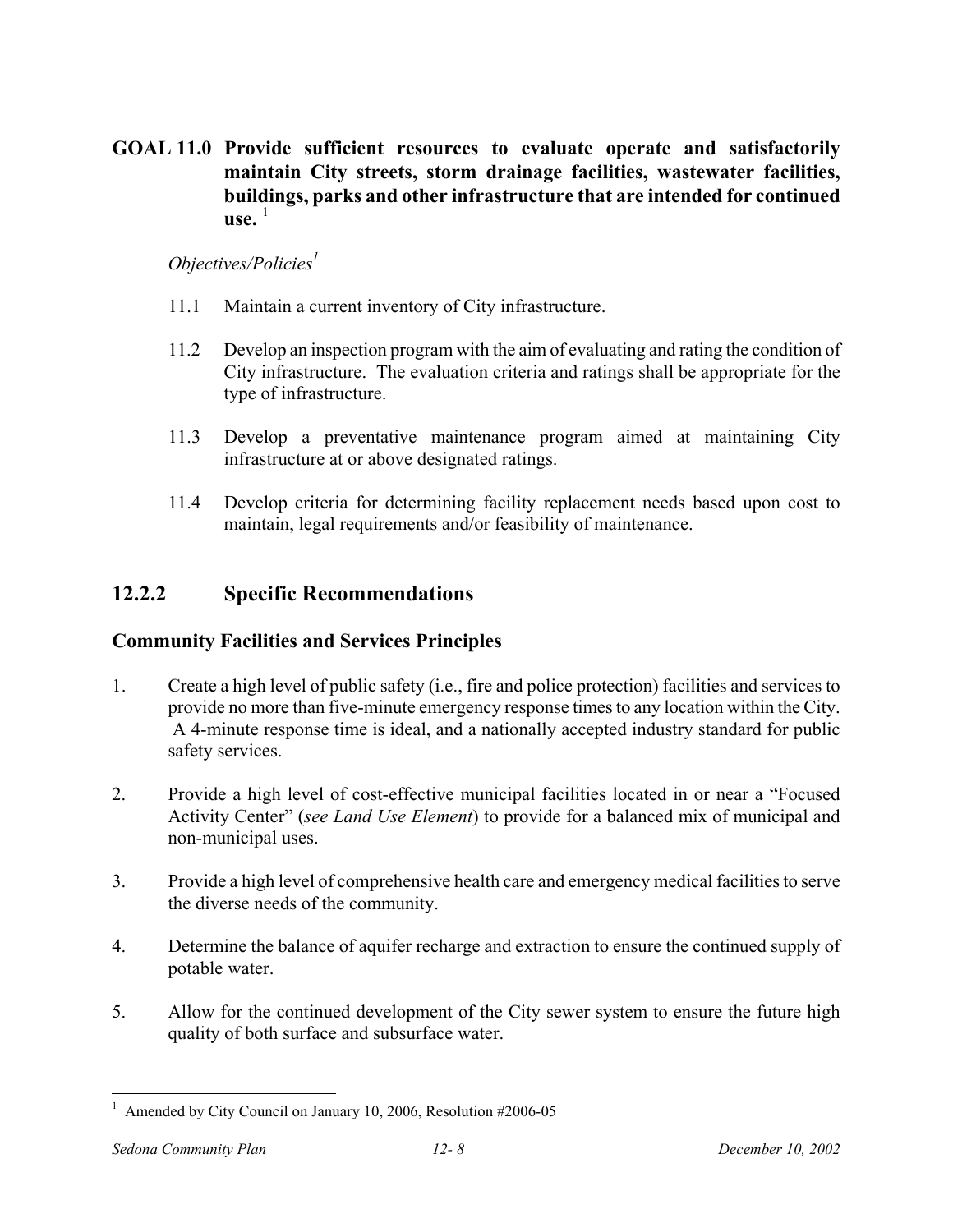- 6. Continue to allocate approximately 20% of the Capital Budget to quality of life improvements (current policy).
- 7. The City should continue to maintain and update if necessary, its "Disaster Response Plan" to respond to and recover from emergency situations and disasters.